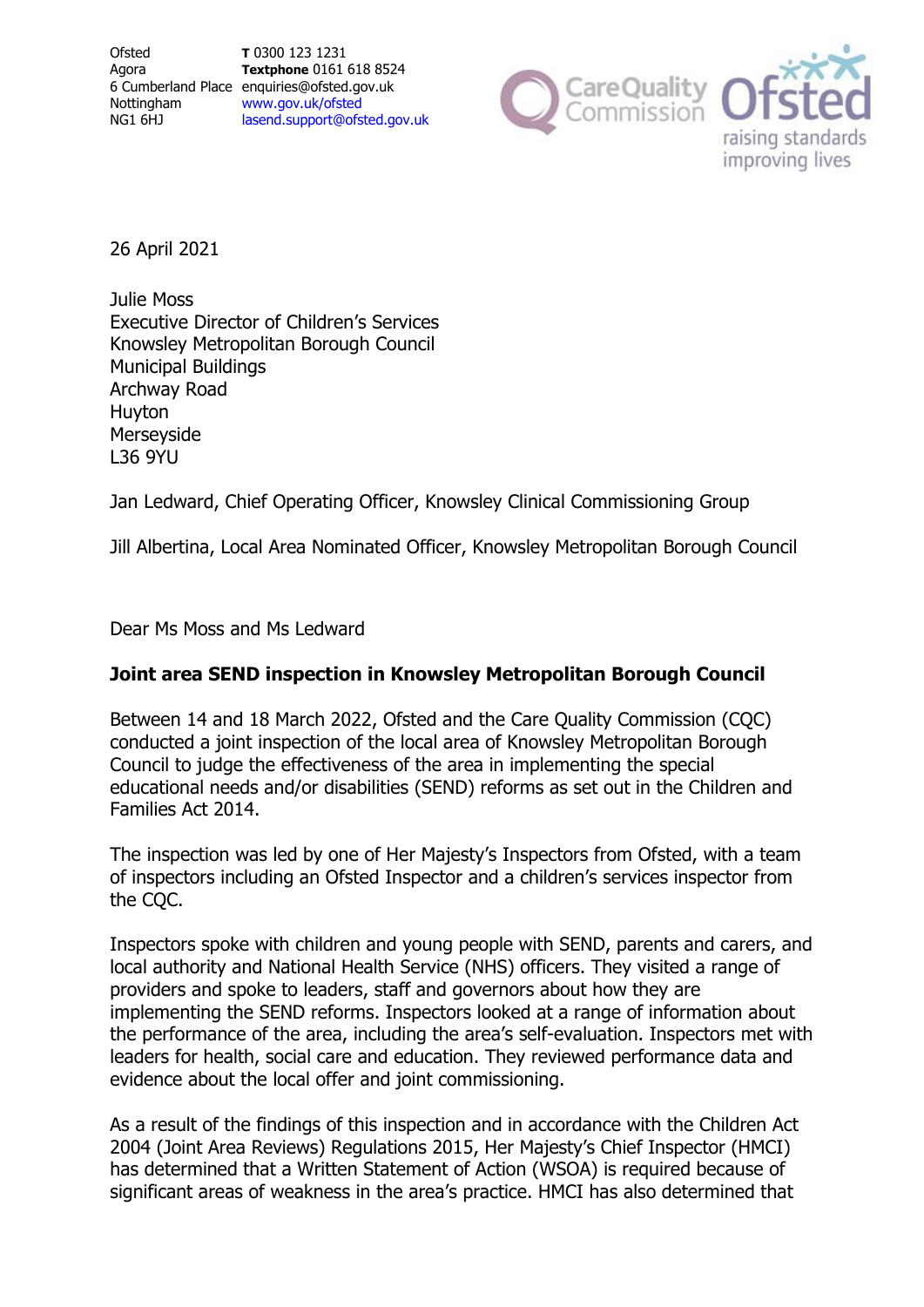



the local authority and the area's clinical commissioning group (CCG) are jointly responsible for submitting the written statement to Ofsted.

In reaching their judgements, inspectors took account of the impact of the COVID-19 pandemic on SEND arrangements in the area. Inspectors considered a range of information about the impact of the pandemic and explored how the area's plans and actions had been adapted as a result.

This letter outlines our findings from the inspection, including some strengths and areas for further improvement.

# **Main findings**

- Leaders are passionate about improving outcomes for children and young people with SEND in Knowsley. However, the area was slow to respond to the 2014 SEND reforms. Since 2018, leaders have made progress at pace. Their vision and SEND strategy have been co-produced with parents, carers, children and young people. This partnership working has helped to ensure that leaders' assessment of the area's strengths and weaknesses is accurate.
- Leaders recognise that developments will take time to embed and result in improved outcomes for children and young people with SEND. While there are some strong signs of positive impact in Knowsley, and leaders should be commended for their recent work, there is still work to do to make up for lost time. These positive changes are not consistently impacting well on the lived experience of parents, carers, children and young people.
- Preparation for adulthood is the biggest concern for many parents and carers in Knowsley. For many children and young people with SEND, preparation for adulthood starts too late. This means that too many children and young people with SEND face uncertainty in their future education, training or employment pathways. Many parents report that they do not have the information and guidance needed to be well informed about the next stages of education, employment or training that are available for their child or young person.
- Joint commissioning works well in Knowsley. Leaders have ensured that this is based on the needs of their community by working strategically with the parent carer forum (PCF). Leaders' work has been informed by a comprehensive and updated SEND joint strategic needs assessment (JSNA). Planning involves a range of partners from both children's and adult services who support the 'Knowsley 2030' strategy. This approach promotes a shared vision for all children and young people and ensures joined-up decisions from health, education and social care.
- Leaders acted quickly at the start of the pandemic to ensure that vulnerable children and young people, including those with SEND, attended school if this was appropriate. They also provided creative support at this difficult time. An example of this was a 'toy bank' that provided children and young people out of education at that time with resources to stimulate sensory play.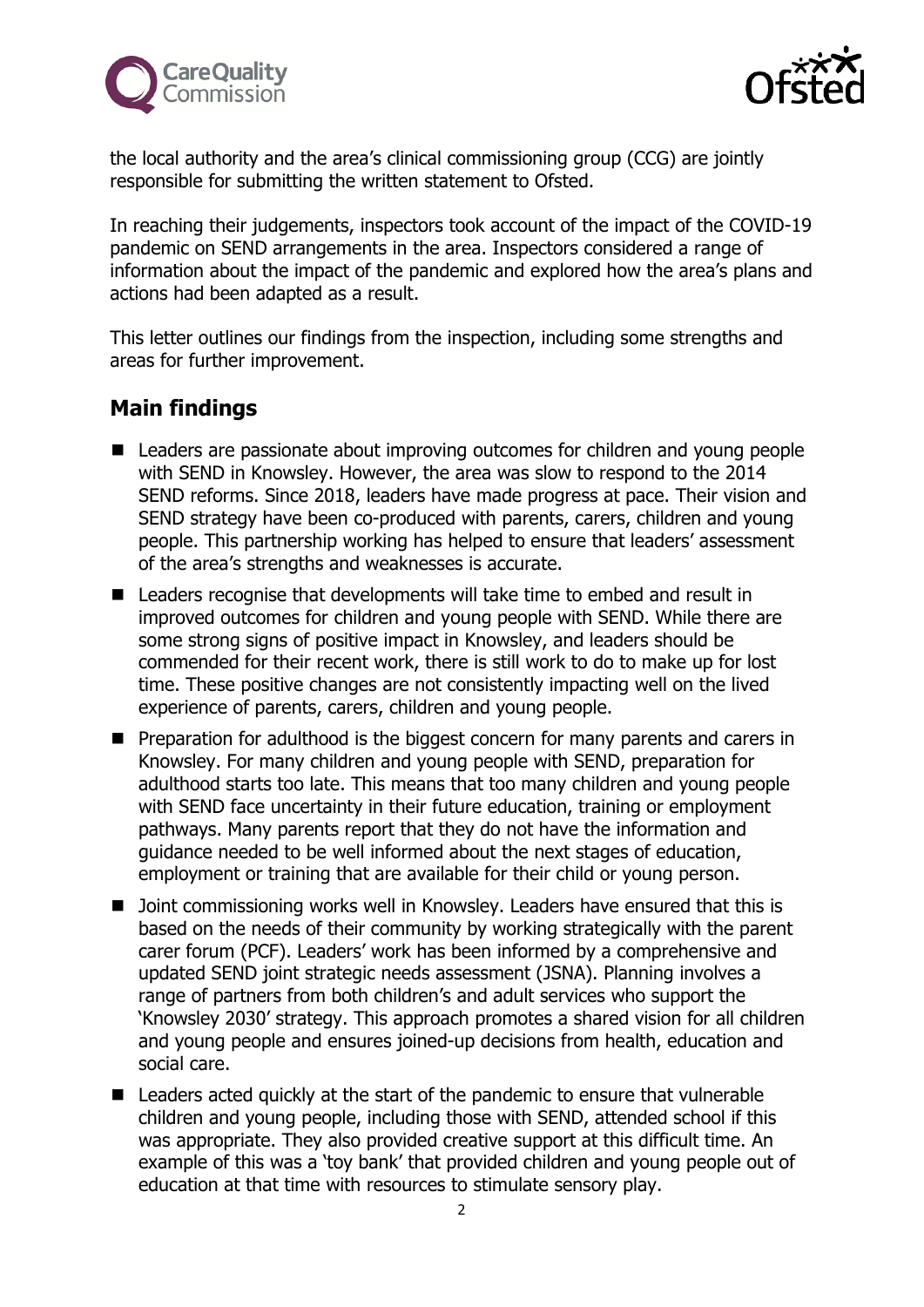



- The healthy child programme is not delivered effectively in Knowsley. The service is limited due to current low levels of staffing. Universal antenatal and six-week contacts with health visitors are not offered. In addition, only two thirds of the one- and two-year-old reviews are completed. Consequently, young children's needs are not identified early enough.
- Since 2019, leaders have recognised the neurodevelopmental pathway was not fit for purpose. They have redesigned and strengthened the offer in partnership with other health providers. However, the impact of this, combined with the challenges of the pandemic, has not significantly reduced the high numbers of children and young people who are awaiting a diagnosis of attention deficit hyperactivity disorder (ADHD) or autism spectrum disorder (ASD). Professionals report that support is available to families while they are waiting. However, too many parents are not aware of this offer. Children and young people wait too long for an assessment.
- Leaders have strengthened the offer of support to schools and settings, including post-16 establishments. They have also improved the structure and capacity of the SEND service. As a result, schools and settings are better able to meet the needs of children and young people with SEND. School leaders described their improved trust and confidence in the local area's leadership of SEND.
- Co-production (a way of working where children, families and those that provide the services work together to create a decision or a service that works for them all) is at the heart of leaders' SEND strategy. This is well understood by parents, carers and professionals. The impact of this is shared ownership of strategic planning and decision-making, which is rapidly ensuring a more inclusive culture across Knowsley.

# **The effectiveness of the local area in identifying children and young people's special educational needs and/or disabilities**

# **Strengths**

- Midwives identify factors prior to birth that may impact the health and wellbeing of children. They work closely with partners in health and care to support families with identified needs. Consequently, these families benefit from having their children's needs identified from the earliest age.
- Leaders have worked effectively to check how accurately children's and young people's specific needs are identified. They recognise that many children and young people were previously incorrectly identified as having moderate learning difficulties. As a result of improved speech, language and communication training, more children now have their communication needs accurately identified.
- The team around the family process offers a robust way of working for the assessment of needs in the early years. When required, children and young people are referred to a range of services, including therapists and social care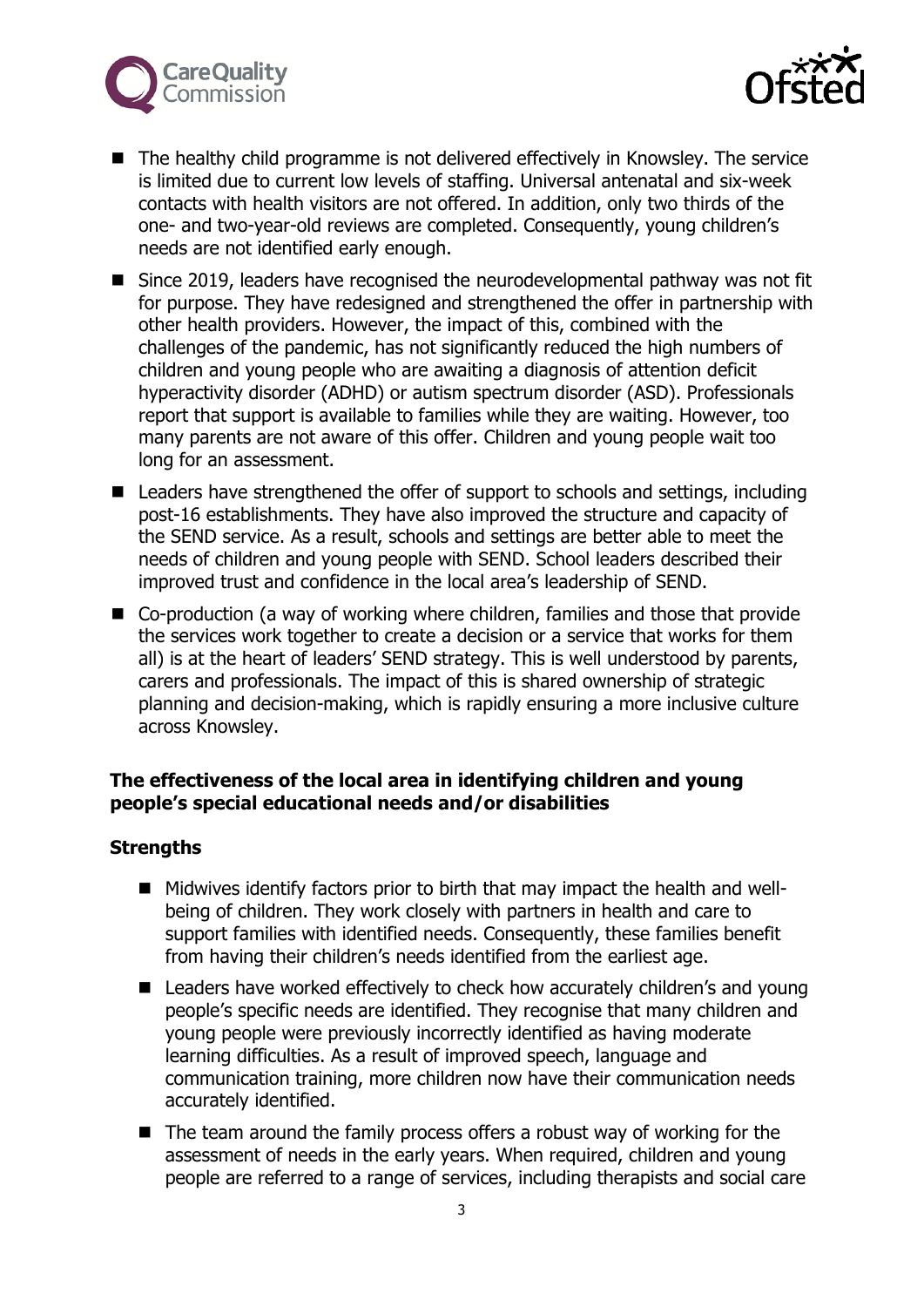



professionals. This means that children's and young people's needs are considered and identified well by a range of agencies.

- Special educational needs and/or disabilities coordinators (SENCos) are familiar with a range of specialist services. These services provide professional guidance and support. This includes advisory teachers, educational psychologists and speech and language therapists. Leaders in post-16 settings also receive this support. As a result, SENCos have improved confidence and ability to identify and meet children's and young people's needs.
- Parents, carers and professionals value the delivery of health services in school settings. For example, an increasing number of therapists and mental health workers assess and support children and young people in their settings. This is improving engagement between families and professionals and reducing missed appointments.
- The youth offending service assesses all children and young people who need their support. For example, the youth offending service works closely with therapy services and educational psychologists to assess literacy and speech and language needs following referral to their service. This ensures the accurate identification of SEND for these children and young people.

#### **Areas for development**

- Children in Knowsley are not offered the universal healthy child programme. A change in provider in February 2022, and the subsequent loss of staff, have resulted in a reduced offer from the health visiting service. Specifically, antenatal and six-week contacts with a health visitor are not offered to all families. This negatively impacts the timely identification of needs in the earliest years.
- School nurses have limited capacity to provide support in schools and colleges. They only offer targeted provision due to a change in service provider and a reduction in staffing levels. School nurses told inspectors that their focus is primarily on supporting children and young people who are vulnerable. This means that some children's and young people's needs are not identified as access to school nurses is not universally available.
- Speech and language therapists told inspectors that referrals for children and young people in secondary education are low. The service was limited before 2020. Therapists are certain that there are children and young people who have not had their communication needs identified fully. Leaders have invested in the speech and language service since 2020, but this is yet to be fully embedded in secondary schools and post-16 settings. This means that there is the potential for children and young people to have unmet speech, language and communication needs.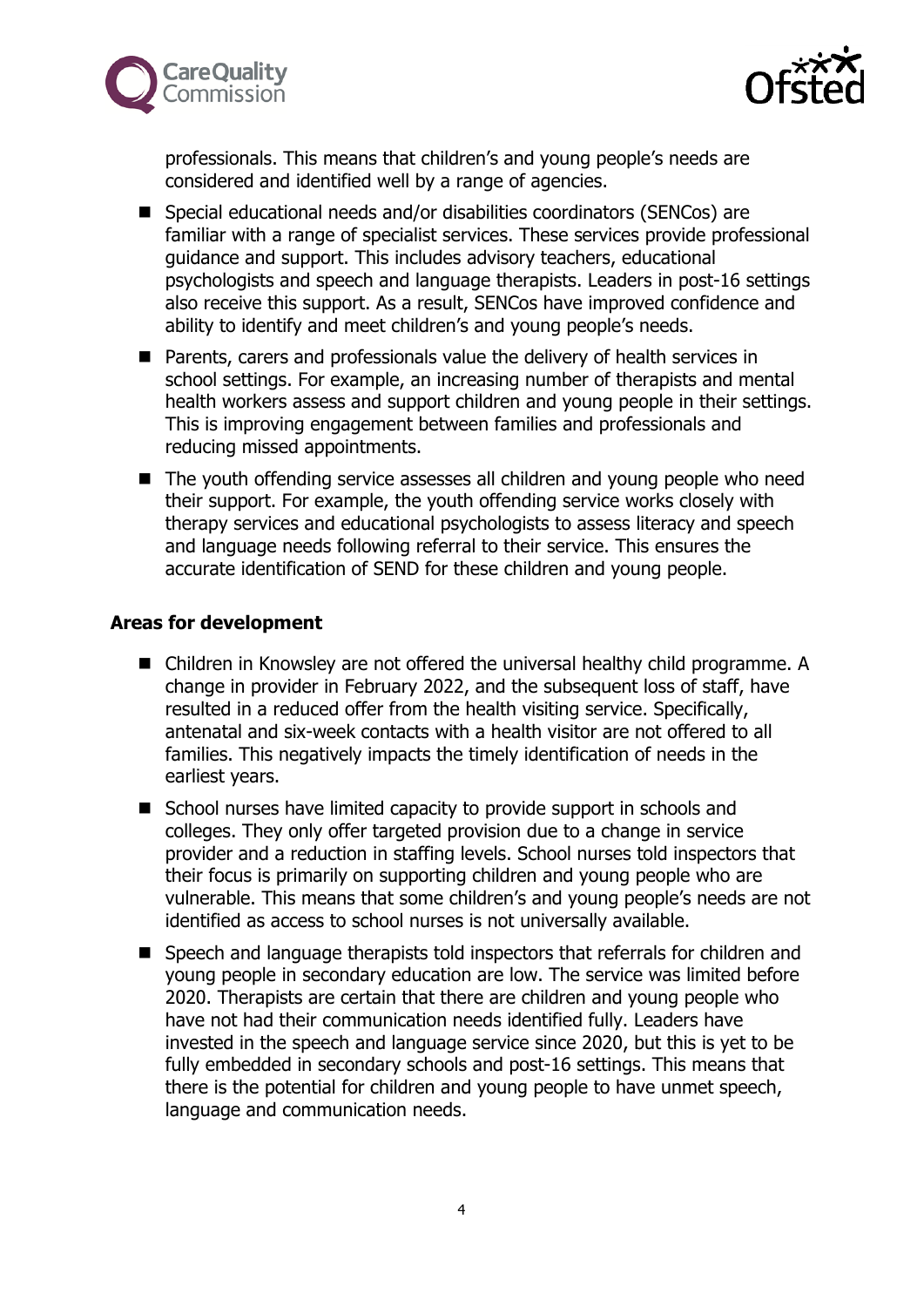



# **The effectiveness of the local area in meeting the needs of children and young people with special educational needs and/or disabilities**

## **Strengths**

- Education, health and care plans (EHC plans) contain the child's or young person's aspirations, their voice and the voice of their parent or carer. Outcomes are person centred and ambitious. They are often matched closely to the identified aspirations. The health, social care and educational provision is generally detailed. This means that professionals, parents and carers know what children and young people require to have their needs met effectively.
- Leaders in schools, colleges and early years settings have noticed the considerable and recent improvements to the quality of EHC plans. Annual reviews of EHC plans are completed in a timely way. Since the pandemic, health professionals attend meetings more often, utilising online technology. As a result, a wider range of professionals are contributing to the annual review process. This improves the quality of support in place for the child or young person.
- The work of specialist teaching teams is appreciated by parents and professionals. These services, including services for children and young people with hearing and visual impairments and autism spectrum disorder, support education professionals, parents and carers to meet their needs well.
- The graduated approach to meeting children's needs in early years settings is well embedded. Early years leaders report an improved ability to assess and meet needs due to a range of effective tools and interventions. Clearer systems for onward referral are also acknowledged by professionals. This jointly contributes to children's needs being met more appropriately in the early years.
- Knowsley Parent Carer Voice (KPCV), the local PCF, engages closely with leaders of many workstreams and agencies. Due to the actions of area leaders, this engagement has improved significantly since 2018 and ensures that the voice of parents and carers is heard. KPCV also provides information to more than 5,000 active users on social media. Parents and carers feel supported by KCPV and the SEND information, advice and support service to navigate through the SEND process. For example, these groups provide guidance to parents and carers when filling out forms or they signpost parents and carers to useful charities.
- Leaders have developed an effective dynamic risk register. This helps all professionals working with children and young people with SEND to identify families who are moving towards crisis. These families include those at risk of placement breakdown or those requiring emergency admission to health services. This helps professionals to target work innovatively and support those families to maintain stability for the child or young person.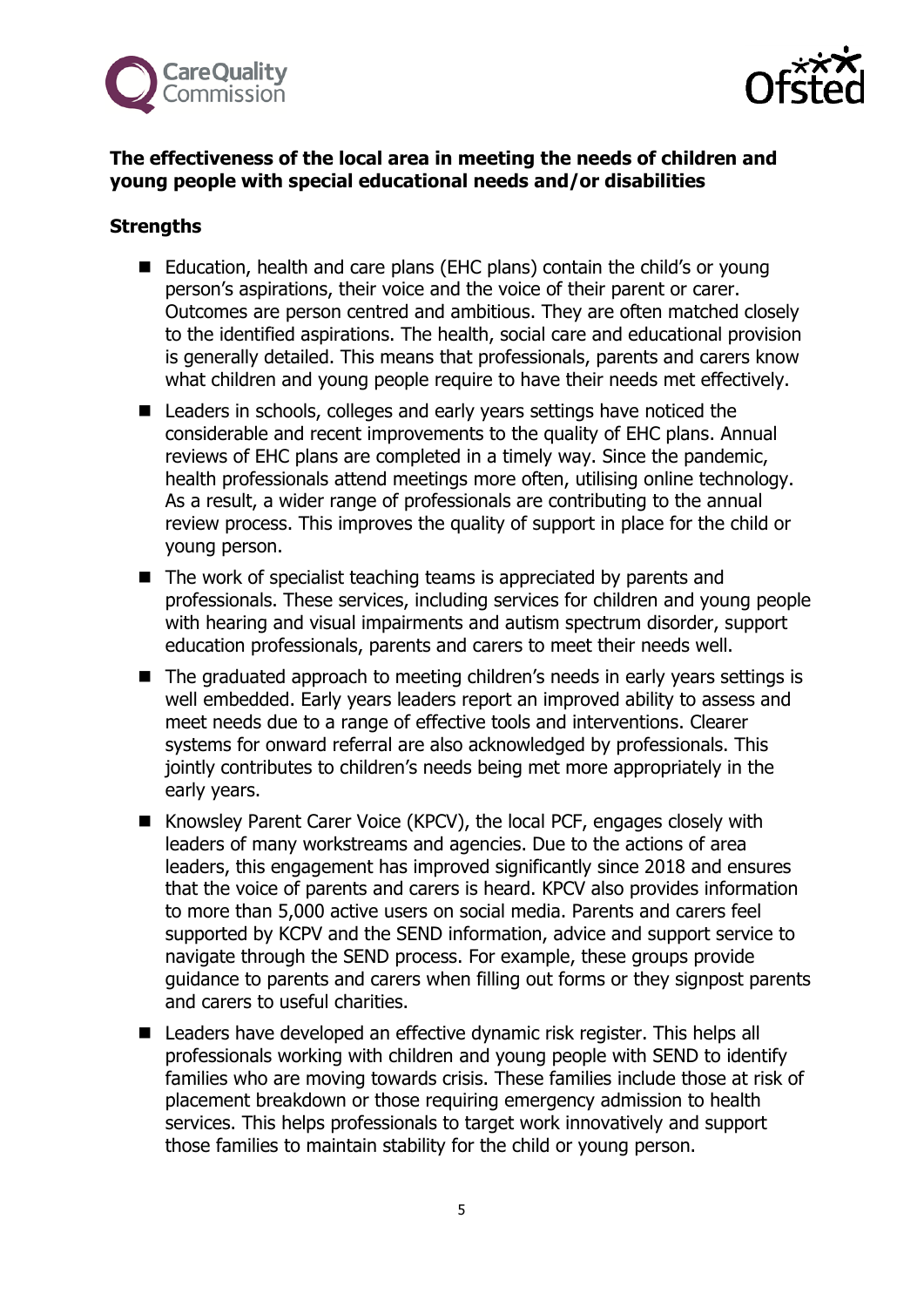



- Children and young people newly diagnosed with ADHD are offered support in the form of workshops for families around what to expect, the use of medication and support with sleep and behaviour difficulties. This supports parents and carers to manage the condition and its effects more easily and promotes informed decision-making.
- Joint commissioning in Knowsley is strong. There are many examples of how leaders have identified needs and acted together, with parents, carers and professionals, to make improvements. An example is the jointly commissioned positive behaviour support service. Leaders react proactively to needs that are identified in the area. For example, during the pandemic, leaders commissioned contingency workers to support children and young people who needed continuing care so that they could access education. Parents and carers' voice is more central to these commissioning decisions now. For example, leaders acted on the need to improve sensory provision for children and young people with SEND following parental feedback.
- Children and young people with SEND who have the most complex health needs receive highly effective support from the community children's nursing team. This team supports the family, often continuing to support them after the loss of a child. The team works with children and young people with complex SEND who are aged between birth and 18 with a meticulously wellplanned transition to adult learning disability services. This means that the community nurse is there for the child, young person and their family throughout the young person's journey into adulthood. It also ensures that families do not need to repeat their stories to different professionals.
- Waiting times for the child and adolescent mental health service have been reduced to 12 weeks from referral to initial appointment. This is due to significant investment and a revised model of care which has increased the capacity of the team. Leaders have also developed a more blended model of care since the pandemic, for example offering the child or young person the option to meet remotely or in person. This has increased attendance and engagement with the service.
- The local area offers a range of short breaks to children and young people with SEND. During the pandemic, parents and carers on the short breaks waiting list were offered a personalised service so that parents could meet their needs during this difficult time. For example, parents and carers purchased sensory toys to support children's needs during the lockdown restrictions. Children and young people access leisure and social participation opportunities in the local area. This is more limited for those with complex needs.

#### **Areas for development**

■ Children and young people in Knowsley wait too long for assessment on the neurodevelopmental pathway. This pathway assesses ASD, ADHD and other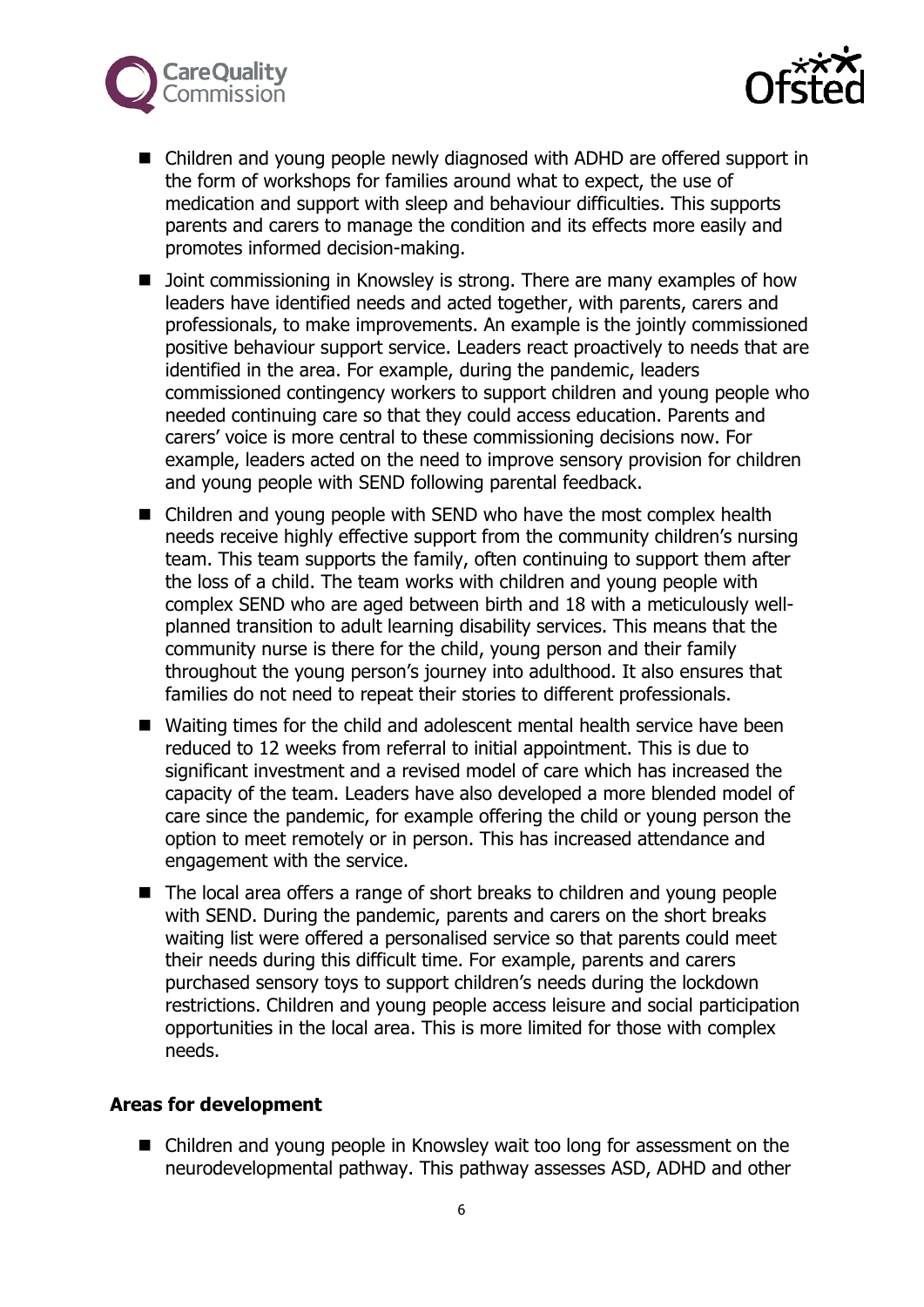



neurodevelopmental conditions. The local area identified this weakness in 2019 and started to address the long waiting times. By 2020, waiting times were improving. However, at the time of the inspection, over 700 children and young people are still waiting for an assessment. A small number have waited for more than three years. Families told inspectors that they have limited communication from agencies while they wait and do not know where to go for support.

- Some outcomes in EHC plans, relating to preparation for adulthood and social, emotional and mental health needs, are not sufficiently specific. Leaders do not know how well children and young people are doing. This causes some confusion for parents, carers and professionals.
- Occupational therapy teams only provide parent and carer sensory advice sessions. They do not offer direct work with children and young people. This is due to high vacancy levels in the service. As a result, children and young people with sensory needs receive a less-personalised offer of care.
- Leaders do not communicate the recent improvements to the area's provision for SEND to parents and carers well. Parents and carers also report that they are not aware of the range of supportive services across health, education and social care that are available. For example, parents and carers were not aware of the support available while they were on waiting lists for ASD assessment. Leaders know this is an area for improvement. However, this limits parents and carers' confidence and their ability to access the support that could meet their child's or young person's needs in a more timely way.

## **The effectiveness of the local area in improving outcomes for children and young people with special educational needs and/or disabilities**

# **Strengths**

- Leaders' self-evaluation of the area is accurate. They have used multiple sources of information, including peer review and a detailed JSNA, to craft their ambitious SEND strategy. This has ensured that their vision for SEND has started to improve outcomes for children and young people with SEND since 2018.
- Leaders have reviewed the speech and language service since 2020 and have increased the capacity of the service. Waiting times have been reduced from 18 months to 18 weeks. This process has been further enhanced by having therapists linked to each school. As a result, the speech, language and communication skills of children and young people with SEND are improving.
- Speech and language therapists have become locality based to support families to be seen in a setting, their home or a local clinic. This is particularly important for those children under five years old. This personalised approach is improving outcomes and increasing attendance at appointments.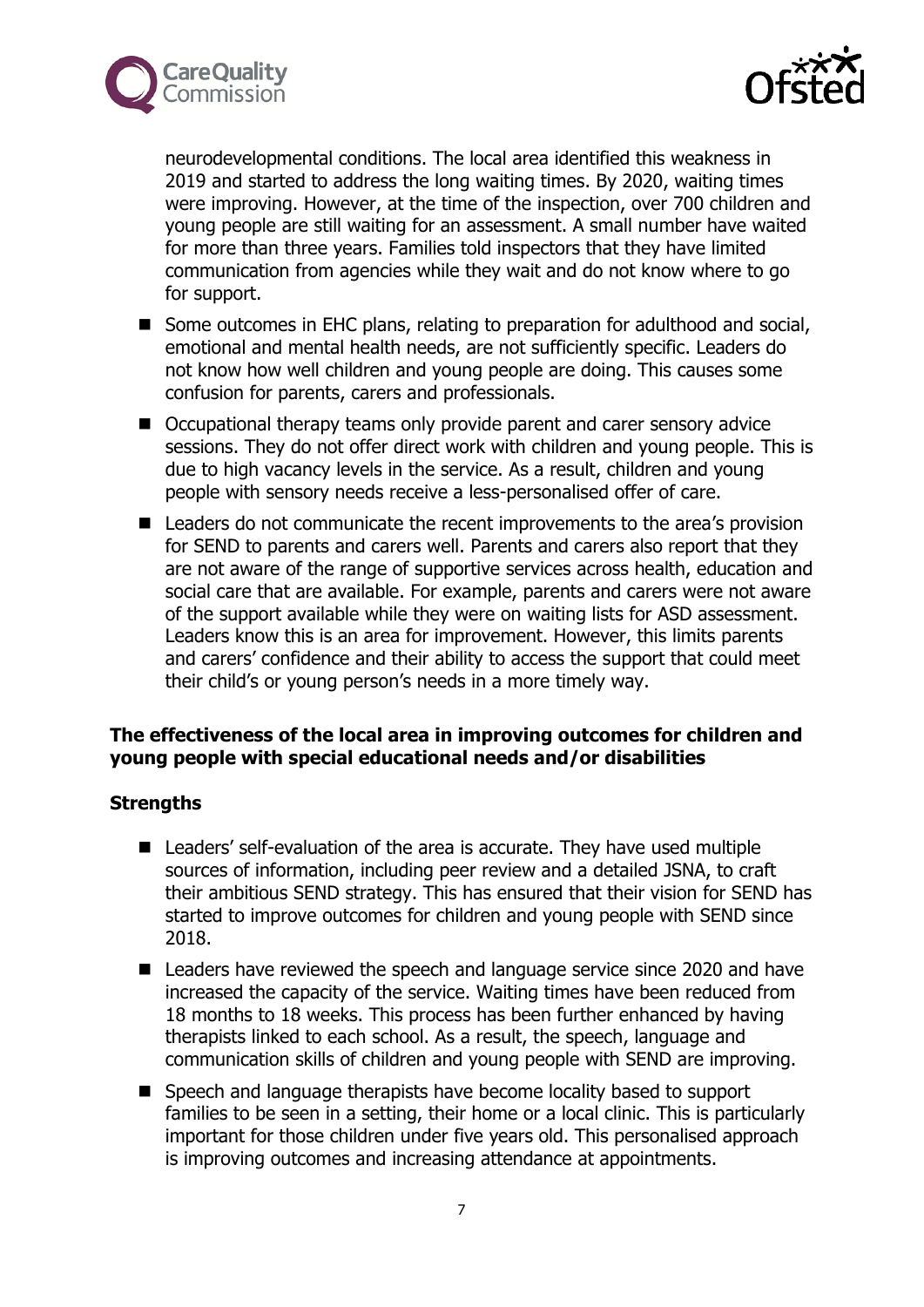



- Therapy teams and education professionals report strong multi-agency partnerships because of the new ways of working. This is resulting in better outcomes for children, young people and their families, such as improved access to health and social care support and guidance.
- The improved understanding of children and young people's needs, and specific support and challenge from the local area, contribute well to there being no permanent exclusions for children and young people with SEND in recent years. This means that more children and young people with SEND remain in school and receive an education.
- Most children with SEND get off to a strong start in school. There is ongoing support to develop children's early language skills. Most children with SEND in the early years achieve well.
- An attendance panel keeps a close eye on children and young people's attendance. When required, education improvement advisers challenge settings to improve children and young people's attendance. There is a specific focus on pupils with SEND. This approach is improving children and young people's attendance in schools and settings.
- Transition to adult health services is well planned for young people with the most complex SEND. The adult learning disability service has transition leads for speech and language therapy, occupational therapy, physiotherapy and nursing. These professionals work together to ensure a smooth transition from children's to adult services. This means that children and young people in special school settings with the most complex needs will be monitored from when they reach 14 years of age. Professionals also attend the young person's final EHC plan review meeting so that adult services are ready to provide continued support when the young person reaches 18.
- Most respondents to Ofsted and the COC's survey indicated that educational settings are improving their child's or young person's outcomes. Many parents reported positively on the impact of individual schools and SENCos. School leaders are assured that developments introduced by area leaders since 2018 have had a positive impact on the health, education and social care outcomes for children and young people in Knowsley. They have seen a continued drive for improvement in recent years.

#### **Areas for development**

■ Preparation for adulthood starts too late for too many young people with SEND in Knowsley. Parents and carers report this as one of their biggest concerns. The vast majority of parents who responded to Ofsted and the CQC's survey stated that they do not believe their child is well prepared for adulthood. They are worried about their child or young person's future. For example, they worry about whether their child or young person will be able to live a happy, independent life. They are also concerned about whether their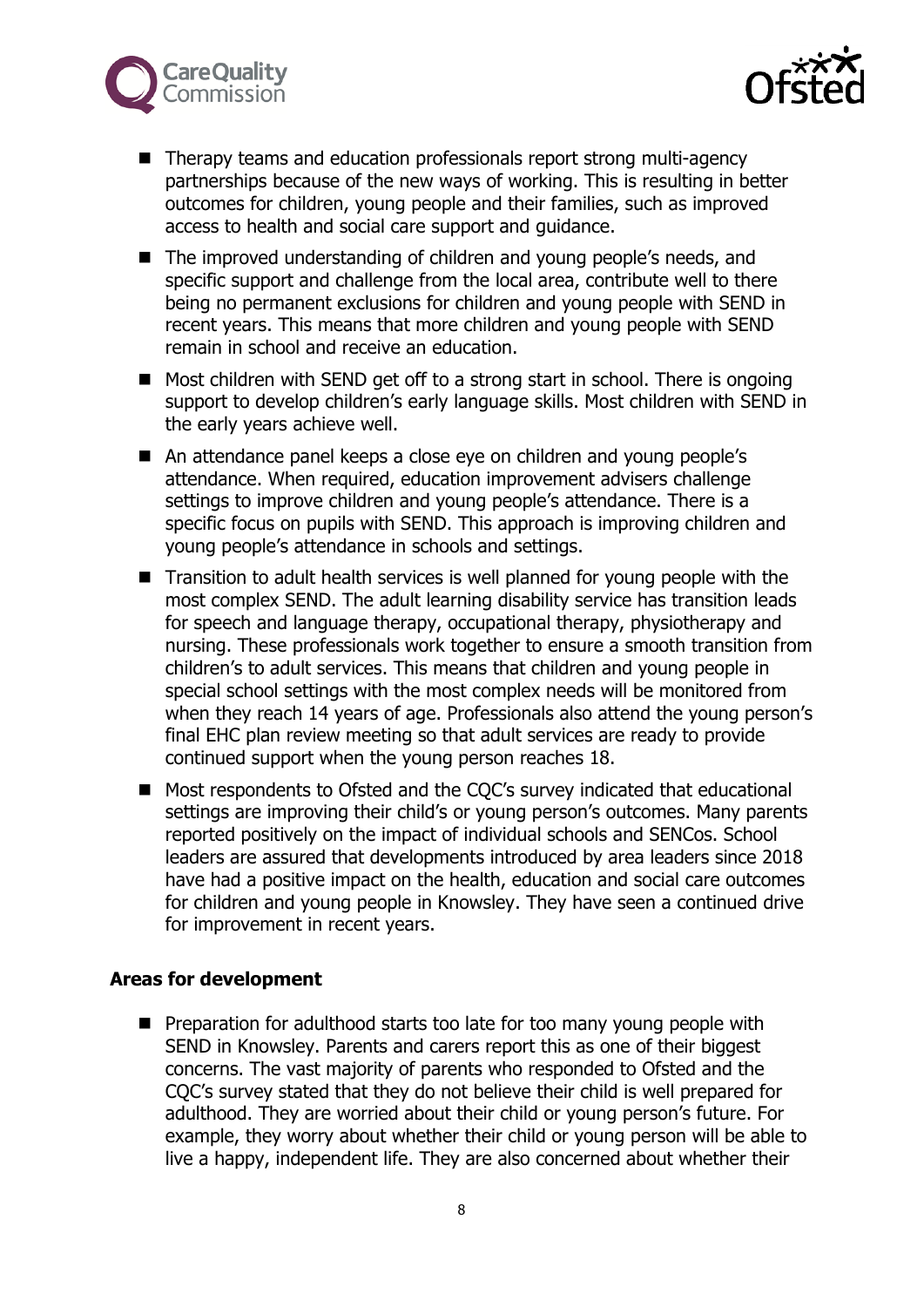



child or young person will be able to access suitable settings and services in adulthood and participate well in society.

- A significant proportion of young people who are post-16 with an EHC plan are not in education, employment or training. This impacts negatively on their outcomes, including how well prepared they are for adulthood.
- Children and young people with SEND, including those at SEND support, do not achieve well in secondary education or post-16 settings. This position has not improved over time. These young people are not as prepared for life beyond secondary education as they should be.
- Parents and carers reported that some secondary schools are less inclusive than they should be. 'They just don't want to know about us,' was how it was described by some parents and carers. Some parents believe that special schools are the only answer to meeting their children's needs. As a result, some children and young people with SEND attend schools which are not in their home community. This prevents some children and young people from maintaining relationships with peers in their local community and participating successfully in leisure activities.
- Parents and carers report that they are incredibly worried about their children's move to secondary school and then on to post-16 education. They are unsure what is available and say that conversations start too late. This is especially the case for parents and carers of children and young people with more complex needs, who are not introduced to a suitable next step early enough. This results in worry, stress and a lack of time to prepare for a suitable transition.
- School and college leaders explained that transition is not always strong for learners post-16. While there has been a significant improvement in transition for children and young people with an EHC plan, the same is not true for those at SEND support. For example, SEND support plans that describe useful support strategies are not routinely passed from secondary schools to further education providers. This means that education leaders are not informed about young people with SEND as early as they should be.

## **The inspection raises significant concerns about the effectiveness of the area**

The area is required to produce and submit a WSOA to Ofsted that explains how it will tackle the following areas of significant weakness:

- the planning for and communication about preparation for adulthood that starts too late for too many young people with SEND
- the lack of a universal birth to 25 public health offer, resulting in poor identification of needs in children with SEND in the earliest years